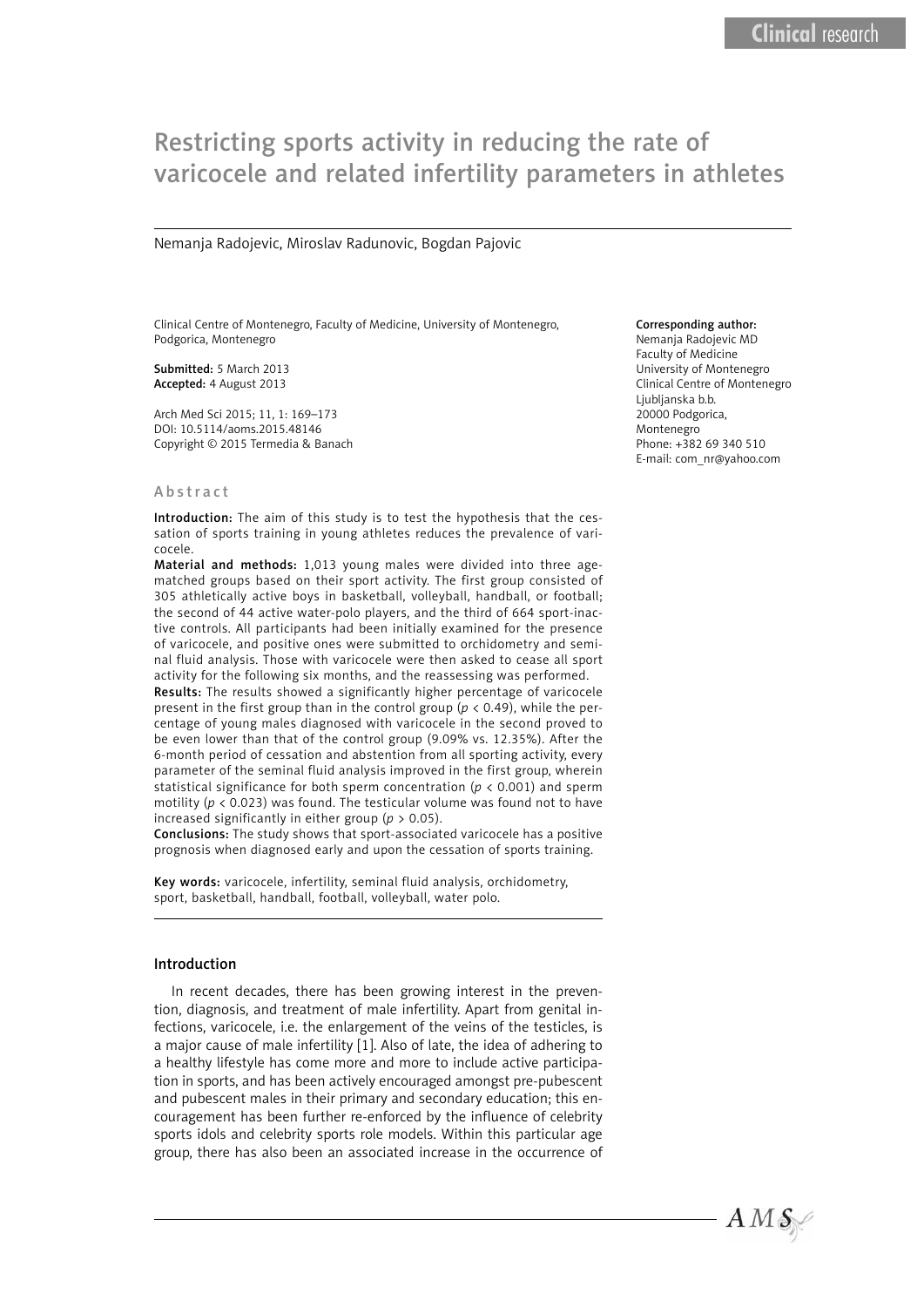varicocele, the main pathophysiological circumstances of which are valvular vein insufficiency, retrograde hormonal reflux, and the impairment of spermatogenesis [2].

Many studies have shown the existence of a correlation between infertility and/or erectile dysfunction and increased activity in sports. Indeed, increased physical activity and sports training is a powerful modulator of the release of many hormones [3, 4], as prolonged physical activity greatly affects the hypothalamus-pituitary-gonadal axis and the luteinizing hormone directly associated with fertility parameters [5]. In this regard, many authors have pointed out the significance of physical activity and its effects on the seminal fluid of athletes, specifically referring to reductions in their total sperm count, reduced sperm motility, and changes in morphology [6].

While genitourinary complaints have been well studied in cyclists [7], the negative effects of the cyclist's physical position and the resultant perineal hypoperfusion should be relatively obvious. Certain studies have also reported up to 30% of athletes being diagnosed with varicocele, representing a significantly higher incidence than in the general population, and up to 60–80% of body-builders are recorded as being affected. The incidence of varicocele has been shown to increase with the number of hours spent training [8].

According to recent research undertaken by the authors of the present study, varicoceles occur more frequently amongst young males playing basketball, football, volleyball, or handball (BFVH) with an active training workload of three or more times per week, when compared to control groups. Conversely, young males participating in water polo have a lower incidence of varicocele when compared to control groups [9]. Therefore, as no previous studies have attempted to investigate the restriction of sport training on young athletes diagnosed with varicocele, the aim of the study presented here was to take this course of action with the combined aims of reducing the grade of varicocele and improving semen fertility parameters in such athletes.

# Material and methods

One hundred and thirteen young males of 14– 18 years of age were examined in this study. They were divided into three age-matched groups. The first, named BFVH, consisted of 305 young males considered to be active athletes in either basketball, volleyball, handball, or football (i.e., association football, soccer) with a mean age of 16.5 ±0.55. The second group, named W, consisted of 44 water polo players, with a mean age of 15.9 ±0.78. This group was observed separately according to different result expectations. The

third group was the control group and consisted of 664 non-sport active young males, with a mean age of  $16.1 \pm 0.24$ . The criteria for defining active athletes were set as consistent sport training that had been undertaken at least three times a week for the last 3 years, but not longer than 5 years in duration. Non-sport active young males were defined as those who did sport activity occasionally; i.e., once per week or less. Forty subjects who tested negatively for varicocele were randomly sampled from the control group of 664 subjects. Their sperm values were then compared to those who did have varicocele.

At the start of the study, all subjects were tested for the presence of varicocele, after which a seminal fluid analysis and orchidometry were performed on those testing positive. Athletes from the BFVH and W groups who were diagnosed for varicocele were also consequently asked to abstain from sporting activity for the next 6 months, after which testing of varicocele presence and grade, seminal fluid analysis, and orchidometry were to be performed again. In order for these abstention periods from regular sports training to coincide with minimum sport team or club commitments, the period for the BFVH group was assigned to be from June to December, while that for the water polo players was from October to March. The compliance rate was 96% in the BFVH and 100% in the W group, respectively.

A physical examination for the presence of varicocele in all groups was performed according to the criteria of a subclinical varicocele Doppler reflux during the Valsalva maneuver with vein dilatation for more than 3 mm. According to this procedure, the following grades were assigned: grade 1 – palpable varicocele with a Valsalva maneuver; grade 2 – palpable without a Valsalva maneuver, not visible; grade 3 – easily visible.

After 5 days of sexual abstention, a seminal fluid analysis was performed according to the volume of ejaculate as measured in graduated tubes that was primarily determined by the accessory sex gland's function. The reference limit used was  $\geq$  1.5 ml. After liquefaction, which averaged 20 min, the samples were analyzed using the Sperm Quality Analyzer SQA IIC-P (made by Medical Electronic Systems Ltd.), which determined all parameters of the seminal fluid analysis. Sperm concentration, progressive motility, and morphology (i.e. the percentage of abnormal forms) were chosen to be the only ones presented, since no other parameters showed any significant outcome. The reference values used were taken from the criteria given by the Guidelines on Male Infertility 2010, provided by the European Association of Urology [1]. The lower reference limit (in  $5<sup>th</sup>$  centiles and their 95% confidence intervals) of progressive motility was 32% (31–34), viability at 58% (55–63),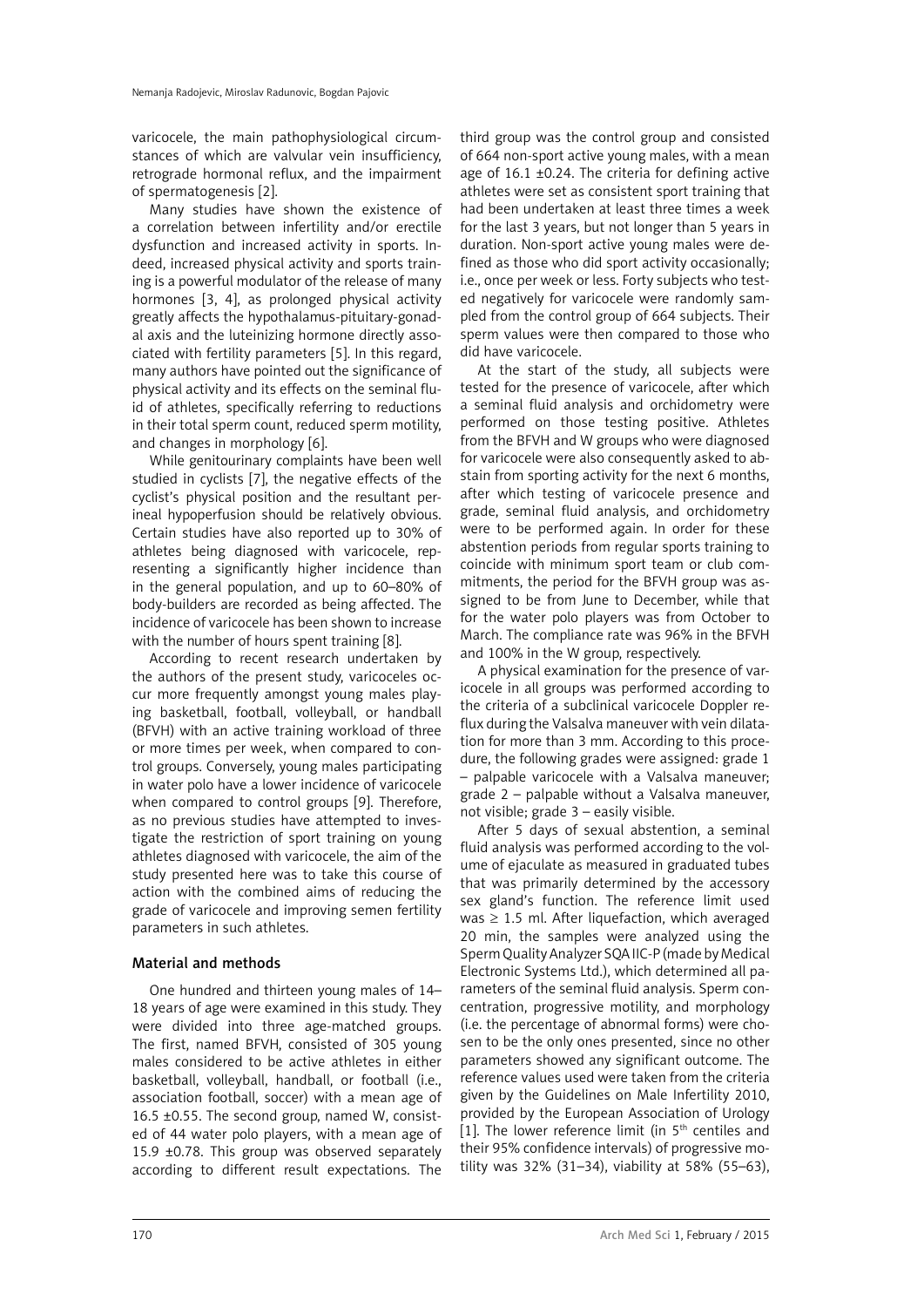and the minimum sperm concentration was 15  $\times$ 106 /ml (12–16). More than 4% (3–4) of the morphologically normal forms were above the lower reference limit.

The orchidometry was performed using the Aloka 650 (5 MHz) ultrasonography tool system, which measures in three ipsilateral testicular dimensions. The volume of the testicles was calculated by multiplying the dimensions with the standard coefficient of 0.51.

The use/abuse of steroids or other substances which could otherwise adversely interfere with the outcomes of this study was given special attention and was an exclusion criterion for each subject, all of whom were required to sign their acceptance of the study protocol in which the Ethical Principles for Medical Research Involving Human Subjects (the Helsinki Declaration) were clearly stated.

#### Statistical analysis

Following the customary methods of statistical description, the *Z* test for proportions and the Student *t* test were applied in order to assess statistical significance. The difference of the obtained values was considered to be significant when  $p$  < 0.05, and highly significant when  $p$  < 0.01.

## Results

The results of the research showed that the percentage of young males exhibiting any of the four grades of varicocele (including the subclinical form) was highest in the BFVH group, reaching a value of 17.05%. This rate is significantly higher (*Zi* = 1.986, *p* < 0.049) than that of the control group, which was 12.35%. Even though basketball players were found to score the highest (18.68%), when individual sport-based subgroups were taken into consideration, young males who play basketball, volleyball, handball, or football showed no significant differences in the percentage of being affected. The percentage of those diagnosed with varicocele within the water polo group was found to be even less than the control group at 9.09%, yet this difference was not found to be statistically significant ( $p > 0.05$ ). However, it should be noted that two of the four participants from this group who had been diagnosed with varicocele were diagnosed with the subclinical grade while the other two were diagnosed with grade 1 varicocele, displaying the presence of lower grades among them. When comparing those who suffer from varicocele in the BFVH group and in the nonsport active group to the grades of varicocele, no significant difference in the distribution of grades was found, but the nominal difference was highest in comparing the third grades: 11.53% (the BFVH group) vs. 7.31% (non-sport active young males); *Zi* = 0.83, *p* > 0.05.

Depending on the criteria set for sexual abstinence, a seminal fluid analysis was performed within a few days for all participants with varicocele. In order to compare these seminal fluid analysis results, 40 healthy participants were selected at random from the control group, the results of which are shown in Table I. The participants who did sports were asked to take a hiatus from their regular training for 6 months. After this time, those with varicocele were then again asked to provide sperm samples. These results are also shown in Table I. All the parameters of the seminal fluid analysis measured were shown to have improved in the BFVH group, with statistical significance achieved for sperm concentration (*p* < 0.001) and progressive motility ( $p < 0.023$ ). In the W group, the primal seminal fluid analysis values deviated slightly from the reference value, as well as those from the healthy participants randomly selected from the control group. Still, after a 6-month hiatus from water polo training, no significant differences in the sperm parameters tested were found.

As had been originally expected, the volume of the testicles in those with varicocele was smaller

| Variable                              | N  | Sperm<br>count<br>$(x 10^6)$  | Progressive<br>motility (%) | Morphologically<br>normal shapes<br>$(\%)$ | Ejaculate<br>volume<br>[ml] | Volume of<br>left testicle<br>[ml] |
|---------------------------------------|----|-------------------------------|-----------------------------|--------------------------------------------|-----------------------------|------------------------------------|
| Boys with varicocele:                 |    |                               |                             |                                            |                             |                                    |
| BFVH, initially                       | 52 | $29.43 \pm 15.5$              | $24.6 \pm 12.3$             | $62.3 \pm 9.6$                             | $2.4 \pm 0.4$               | $13.35 + 2.9$                      |
| BFVH, after 6 months,<br>and p values | 50 | $44.60 \pm 15.3$<br>p < 0.001 | $33.2 + 12.0$<br>p < 0.023  | $65.6 \pm 13.9$<br>p > 0.05                | $2.5 + 0.7$<br>p > 0.05     | $14.09 + 2.5$<br>p > 0.05          |
| W, initially                          | 4  | $64.67 \pm 14.2$              | $60.5 \pm 5.4$              | $78.9 + 12.3$                              | $2.2 + 0.9$                 | $14.56 \pm 2.9$                    |
| W. after 6 months                     | 4  | $60.77 + 13.9$                | $63.2 + 8.9$                | $78.5 \pm 14.5$                            | $2.3 + 1.1$                 | $14.77 + 2.7$                      |
| Control – no varicocele               | 40 | $57.12 \pm 19.8$              | $68.5 \pm 14.5$             | $74.4 \pm 19.3$                            | $2.5 + 0.5$                 | $15.20 \pm 3.7$                    |

Table I. Results of semen analysis for groups, with *p* values for BFVH group

*BFVH – basketball, football, volleyball, and handball group (group I), W – water polo group (group II).*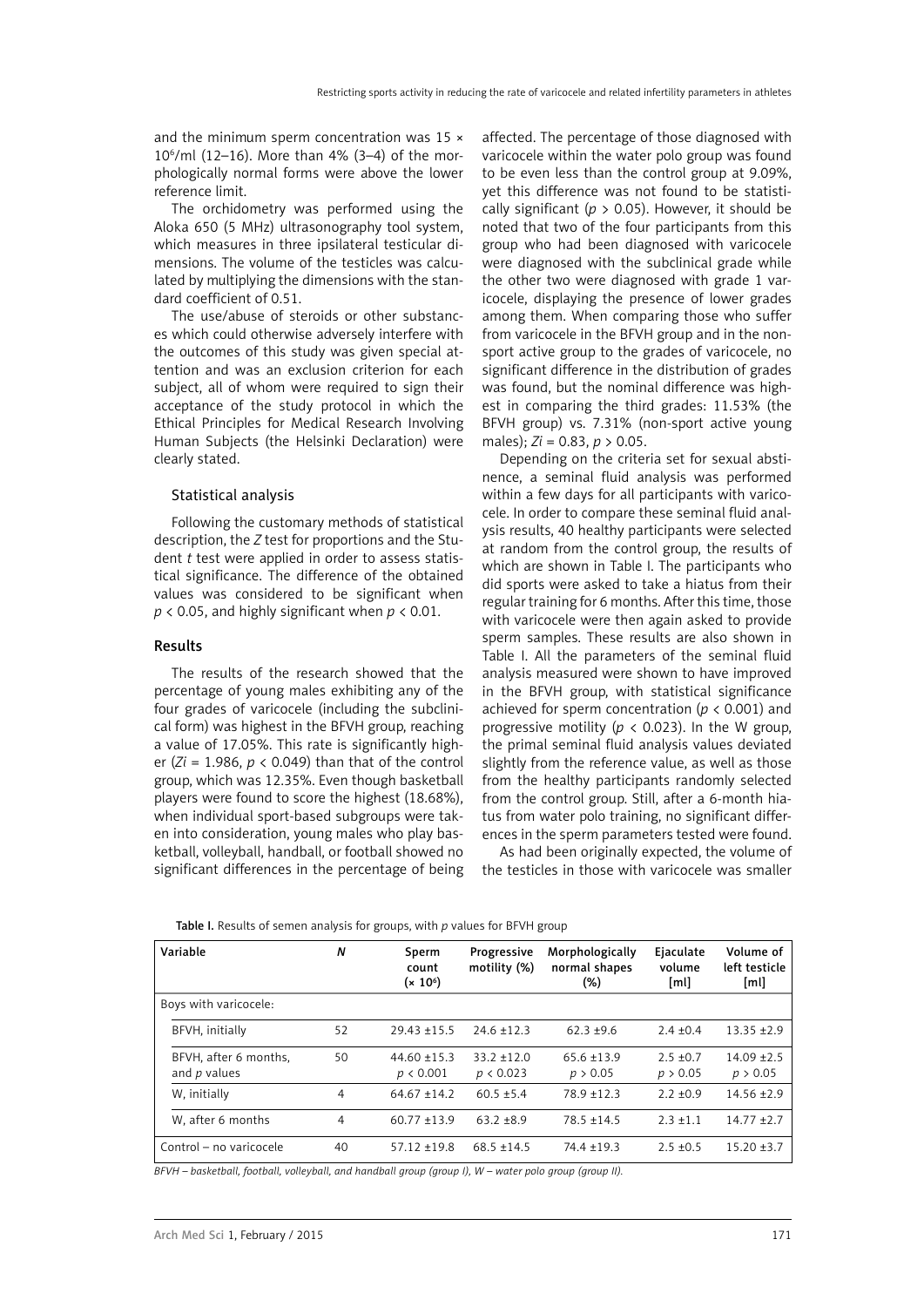than the reference value, but the volume value in those participants who had varicocele and participated in water polo was within the normal range (i.e., in those who suffered from the initial stages of varicocele). The results are shown in Table I as well. After the 6-month hiatus, testicular volume did not increase significantly in either group.

# Discussion

The effects of physical activity during adolescence in regard to varicocele progression have already been subjected to study; Zampieri and Dall'Agnola's findings were notably in accordance with the negative expectation that subclinical varicocele will progress to clinically palpable varicocele over years of forced physical activity in athletes [10]. The aim of the present study though was to investigate the incidence of varicocele in certain groups of athletes, emphasizing the possibility of healing varicocele and/or improving parameters of seminal fluid analysis after pausing a sports training workload. The participants observed had already been engaged in intense sport activities for 3.76 ±0.41 years prior to the study, which is a relatively short period compared to other sports professionals. Unfortunately, no information was available as to whether the occurrence of varicocele in these young males was directly related to their exact initiation of sports training. However, a significantly higher incidence of varicocele in the participants from the BFVH group when compared to that of the control group does seem to support the conclusion that sports training may increase the prevalence of varicocele.

The BFVH are sports that necessitate dominant body movement, both horizontally and vertically. Typical jumping against the plane forces of gravity, such as is found in basketball, may be expected to increase the presence of varicocele, given the direction of the venous blood from the testicles. In support of this hypothesis, the highest prevalence of varicocele along with the prevalence of higher grades (second and third) was found in the basketball players of this study. Conversely, the effect of increased hydrostatic pressure acting outside the body and affecting the external genital organs in water polo players is tantamount to the effect of a suspensory, as has been used in the treatment of varicocele, wherein the external pressure of the water when practicing, playing, or competing in water polo acts to enhance the blood that exits the pampiniform venous plexus and inhibits dilation of the veins. This would seem to be the main reason for the low rates of varicocele in water polo players, along with the prevalence of lower grades (subclinical and grade 1).

After halting their sport activity, the BFVH group of athletic young males showed an improvement in all parameters of seminal fluid analysis. The morphology of sperm was not as significantly improved as had been expected at first, probably owing to the short duration of the study. Sperm concentration and progressive motility are the parameters that bring the greatest short-term effects to fertility. After a 6-month hiatus, the varicoceles of 18 participants from the BFVH group were found to have been completely healed to the extent that they were impossible to detect even in their subclinical form. Of these 18 participants, 14 initially had been diagnosed as having the subclinical form, while 3 had had grade 1 varicocele, and 1 had had grade 2 varicocele. In another 31 participants from the BFVH group, the grade of varicocele was reduced by one grade for 61.3% of them, while the grade remained the same in the others. Only 1 participant experienced progression of varicocele from subclinical to grade 1. The semen parameters in 85.7% of participants from the BFVH group also improved.

These results evidently show that it is possible to improve sperm parameters by halting sport activity in young males who suffer from varicocele. Therefore, it has also been indirectly demonstrated that the sports undertaken by the young males from the first group did contribute to their increased rates of varicocele. It should be noted that these participants were engaged in sports for an average of three and a half years prior to the study; hence there still remains the question of to what extent seminal fluid quality is reversible amongst athletes who have played sports for a period greater than 5 years.

Considering the fact that there was no significant increase in testicular volume, it is obvious that a longer period of hiatus from sport activity is needed for the testicles to recover from the adverse effects of varicocele. Finally, the study results presented here contrast with those of Rigano *et al.*, who concluded that sport training does not modify the prevalence of varicocele compared to the general population, but physical activity must still be taken into consideration as an aggravating factor in the natural history of instances of varicocele [11].

In conclusion, sports-associated varicocele in pubescent males is a disease that can have a positive prognosis when diagnosed early and coupled with the limitation of sports activity. Semen parameters that play a key role in fertility are improved after taking a hiatus from sports training. Considering all the other benefits of physical activity, an active sports life in young males with varicocele should be transferred to sports which do not show an increased risk for the disease. In this regard, the study presented here has demonstrated the positive effects of water polo training;